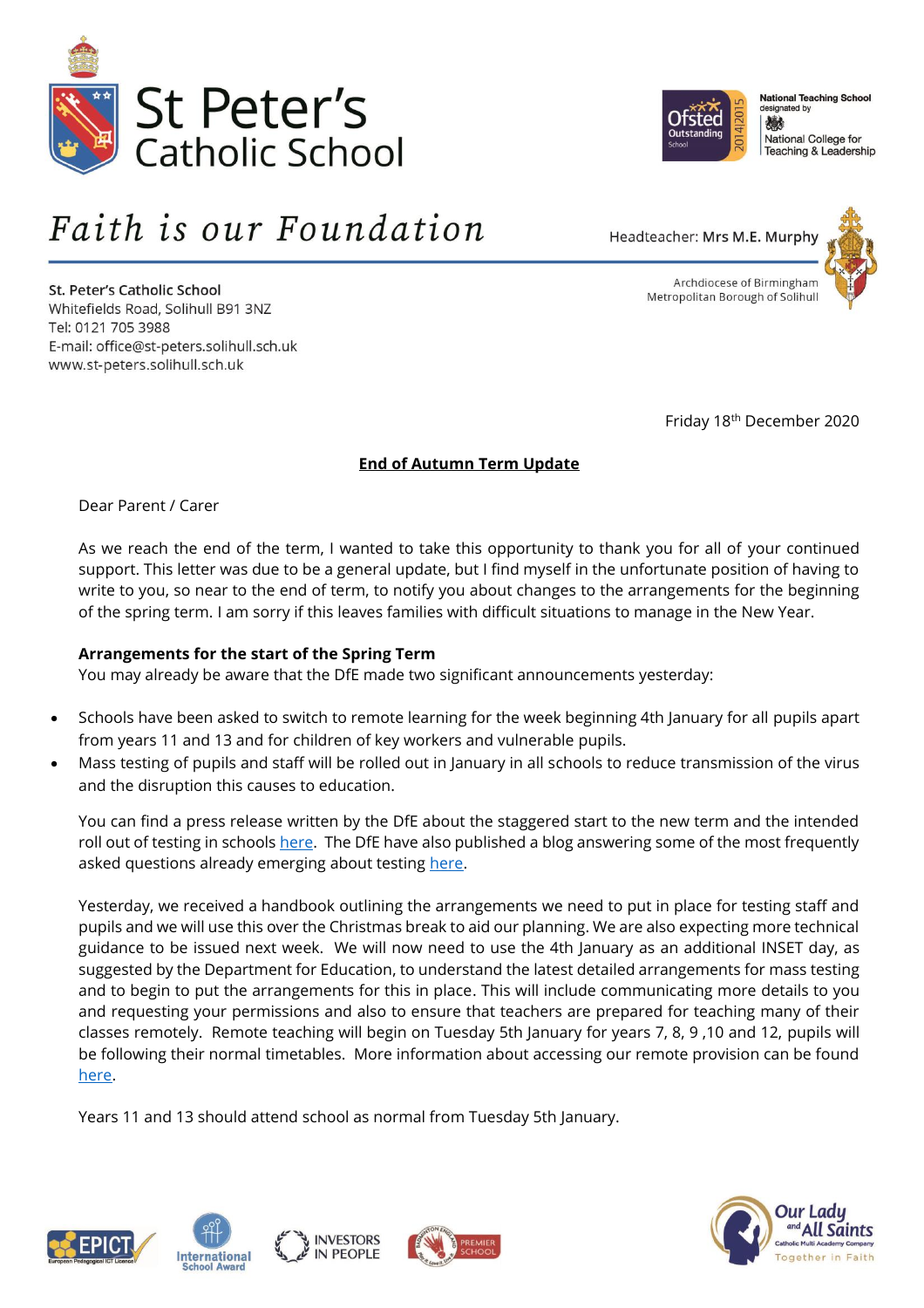

We will be working to identify the children of key workers and vulnerable children who will need to attend school during Tuesday  $5<sup>th</sup>$  – Friday  $8<sup>th</sup>$  January 2021. If you consider that you should be accessing the provision on site, then please email [office@st-peters.solihull.sch.uk](mailto:office@st-peters.solihull.sch.uk) before 10am on the 4th January at the latest, so that we know precise numbers to expect. We will email you to confirm that your child will be able to attend and to confirm arrangements. Please follow the instructions in the email.

## **Uniform**

Please can parents ensure that children do not come to school in January with fresh piercings or extreme haircuts.

Trainers are not permitted as a replacement for school shoes.

#### **Punctuality**

Please can parents ensure their child is in a position to be on time to school each morning. As a reminder, the staggered starts will continue in January. From January, our Attendance Officer will be addressing pupils who are persistently late with formal letters. Thank you to all those pupils who are punctual in the morning, it really helps the school day run smoothly.

#### **Solihull Connect**

In response to the challenges the pandemic is causing for many families, Solihull Council is extending its support to families over the Christmas and New Year period.

This is intended to provide additional help and support to households with food, utility bills and other essentials up to the end of March 2021.

Call Solihull Connect on 0121 704 8100, for information and advice on how to access local community support, food or financial assistance. Solihull Connect can also refer and connect families to local food networks, as well as to the Council's Discretionary Crisis Fund (DCF). The DCF can provide financial and fuel assistance to any household experiencing severe financial hardship. This includes access to food, fuel top-ups and, if needed, essential white goods.

For more information, please contact Solihull Connect on 0121 704 8100.

# **Arrangements regarding positive cases in the holidays**

If your child develops symptoms at any time before 4pm on Sunday 20th December (48 hours after last attending school) **and** they test positive for coronavirus (COVID-19), you must report this to our dedicated email address [covid@st-peters.solihull.sch.uk](mailto:covid@st-peters.solihull.sch.uk) as soon as possible so that we can identify close contacts as the individual may have been infectious whilst in school.

Where a student tests positive for coronavirus (COVID-19), having developed symptoms more than 48 hours since being in school (after 4pm on Sunday 20th December), parents and carers should follow contact tracing instructions provided by NHS Test and Trace. You do not need to contact the school for these cases.

# **A Christmas Message from Archbishop Bernard**

His Grace has recorded a short Christmas message for schools to be shared with the children, staff and all their families. It is a lovely, simple message that even the youngest children in our schools will be able to understand. The YouTube link is here [https://youtu.be/lYVkU9cYa38.](https://protect-eu.mimecast.com/s/pXc5C3yr6uXy8ATjMTjp?domain=youtu.be)